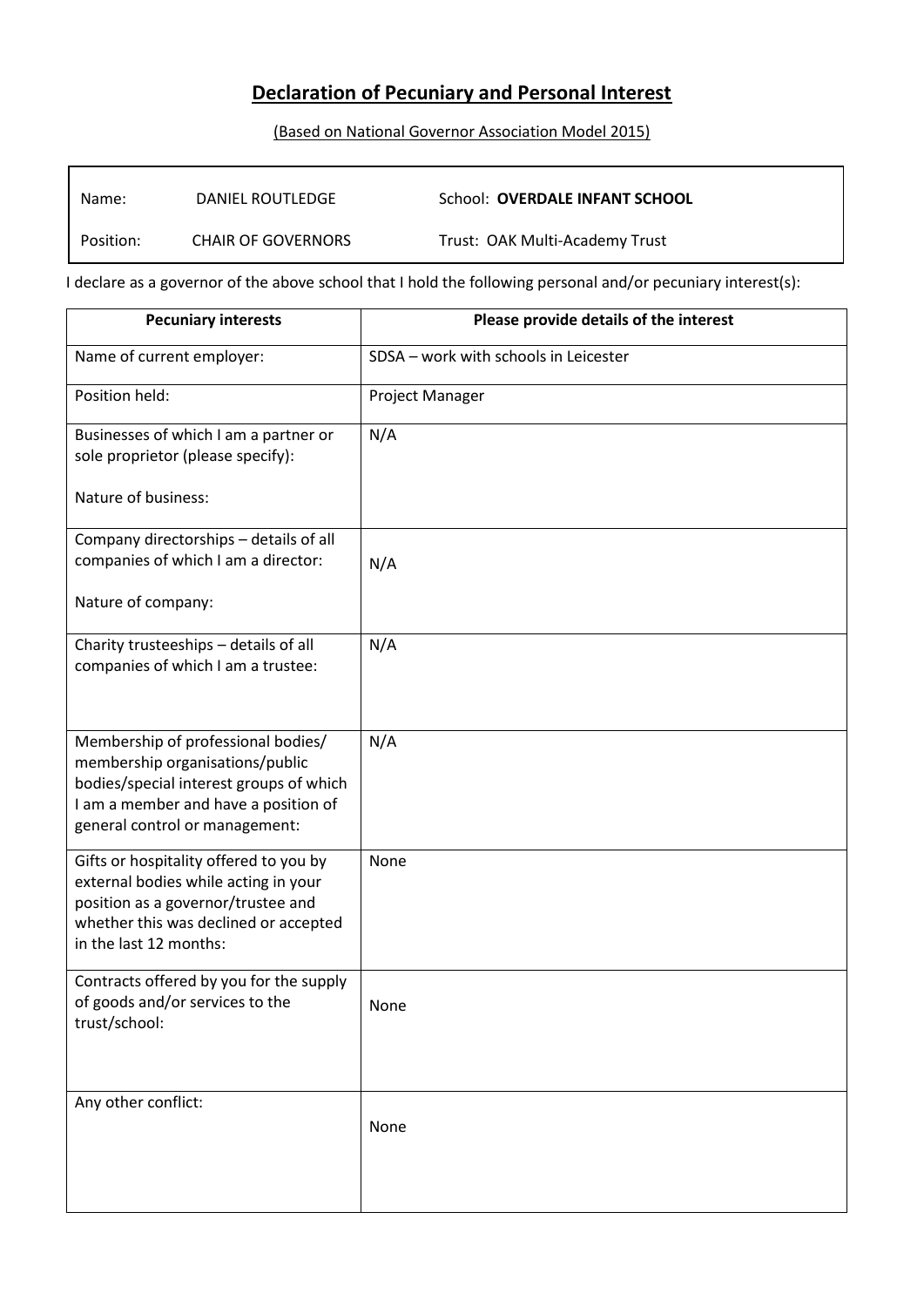| Personal                                                                                                             | <b>Name</b>   | <b>Relationship to me</b> | Organisation              | Nature of the |
|----------------------------------------------------------------------------------------------------------------------|---------------|---------------------------|---------------------------|---------------|
| interests                                                                                                            |               |                           |                           | interest      |
| Immediate<br>family/close<br>connections to<br>governor/trustee<br>(including a child<br>attending an Oak<br>school) | Neo Routledge | Son                       | Overdale Junior<br>School | Pupil         |
| Company<br>directorships or<br>trusteeships of<br>family/close<br>connections to<br>governor/trustee                 |               |                           |                           |               |

#### **If you are a governor or trustee of any other schools and/or academies, please provide details below:**

| Name of school/academy:         |  |
|---------------------------------|--|
| <b>Position held:</b>           |  |
| Date appointed/elected to post: |  |
| Date of termination to post:    |  |

To the best of my knowledge the information supplied above is correct and complete. I understand that it is my responsibility to declare any conflict of interest/loyalty, business or personal that relates directly or indirectly, to myself or any relation in any contract, proposed contract or other matter when present at a meeting at the school where such contract or matter comes under consideration. I understand that I must withdraw from any meeting during the discussion of such contract or matter and must not vote in respect of it.

I agree to review and update this declaration annually and give consent for the information provided to be used in accordance with the trust/school's conflicts of interest policy.

**Signed:**

Paid J. Conf

13.05.21

**Date:**

## **Declaration of Pecuniary and Personal Interest – Guidance Notes**